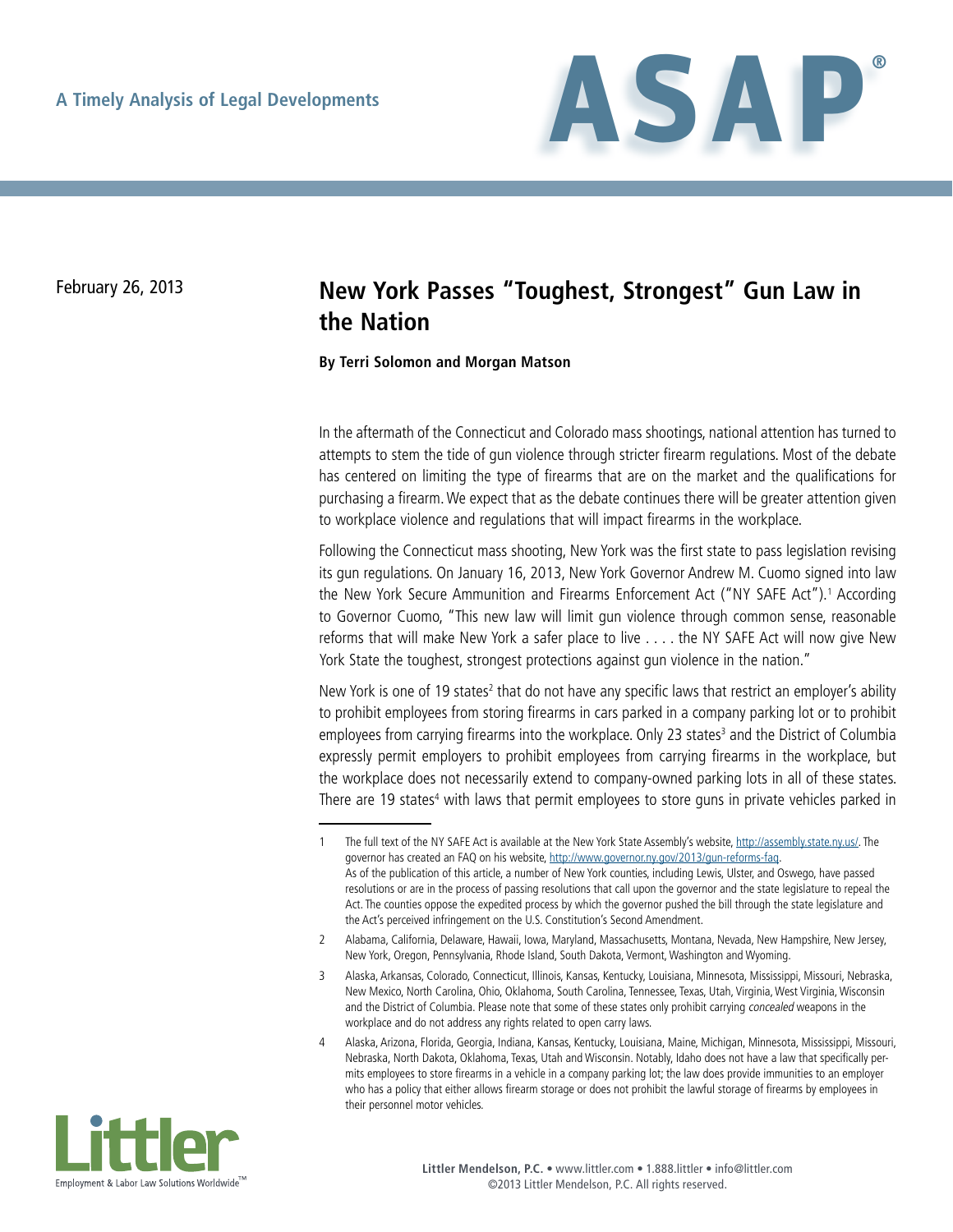an employer's parking lot and prohibit employers from implementing policies that ban such storage. As over half the states and the federal government do not have specific legislation regulating firearms in the workplace, we expect more attention to this issue as the gun regulation debate continues.

There are no direct provisions in the NY SAFE Act that regulate firearms in the workplace. There are, however, several provisions that affect workplaces. These few provisions, particularly for employers in the health care and security industries, trigger new reporting requirements or increase existing penalties.

# **Mental Health Reporting Requirements**

The NY SAFE Act imposes new reporting requirements upon "mental health professionals," which are defined as physicians, psychologists, registered nurses, or licensed clinical social workers currently providing treatment services. Specifically, mental health professionals are now required to report a patient to the Director of Community Services<sup>5</sup> when there is reason to believe the patient "is likely to engage in conduct that would result in serious harm to self or others."

The new law also places additional reporting and other requirements on directors of assisted outpatient treatment programs.

Although the law imposes these additional reporting requirements, there are no penalties imposed on those who do not report, so long as the decision was made reasonably and in good faith. According to the law, "[t]he decision of a mental health professional to disclose or not to disclose in accordance with [the law], when made reasonably and in good faith, shall not be the basis for any civil or criminal liability of such mental health professional."

The law does not require any specific notification to employees of this new reporting procedure, but affected employers should ensure that employees are aware of the procedure to facilitate implementation.

### **Stronger Regulations on Ammunition**

All ammunition dealers must now register with the New York State Police and each ammunition sale will require both a state background check and transmission of a record of the sale to the state police. The new law also bans all direct internet sales of ammunition.

Additionally, the law limits high capacity magazines to seven rounds, rather than 10 rounds as had been permitted. As there is no specific exemption for law enforcement personnel, the state legislature is expected to rectify this oversight shortly.

# **Universal Background Checks**

Going forward, all gun transfers between private parties will be subject to a federal National Instant Criminal Background Check and the transfer must be conducted through a federal firearms licensee. In addition, an applicant's background check must be approved and filed with the state police prior to purchasing a firearm, as well as in connection with applications for a license to carry and/or possess a firearm.

In addition, all individuals who have a handgun license or have registered an assault weapon in New York are now required to recertify their license and/or registration every five years through the state police.

# **Increased Penalties for Firearms in Schools**

The NY SAFE Act increases the penalty for possession of a firearm on school grounds or a school bus from a misdemeanor to a Class E Felony.

<sup>5</sup> A director is appointed in each New York county to serve as the chief executive officer of such county's community services board. These boards are formed, and the director is appointed, pursuant to New York's Mental Hygiene Law for the purpose of assisting with the implementation of state and county mental health services. Appointment of a director is a prerequisite for receiving state funds for mental health services. See N.Y. Mental Hyg. §§ 41.01 et seg.